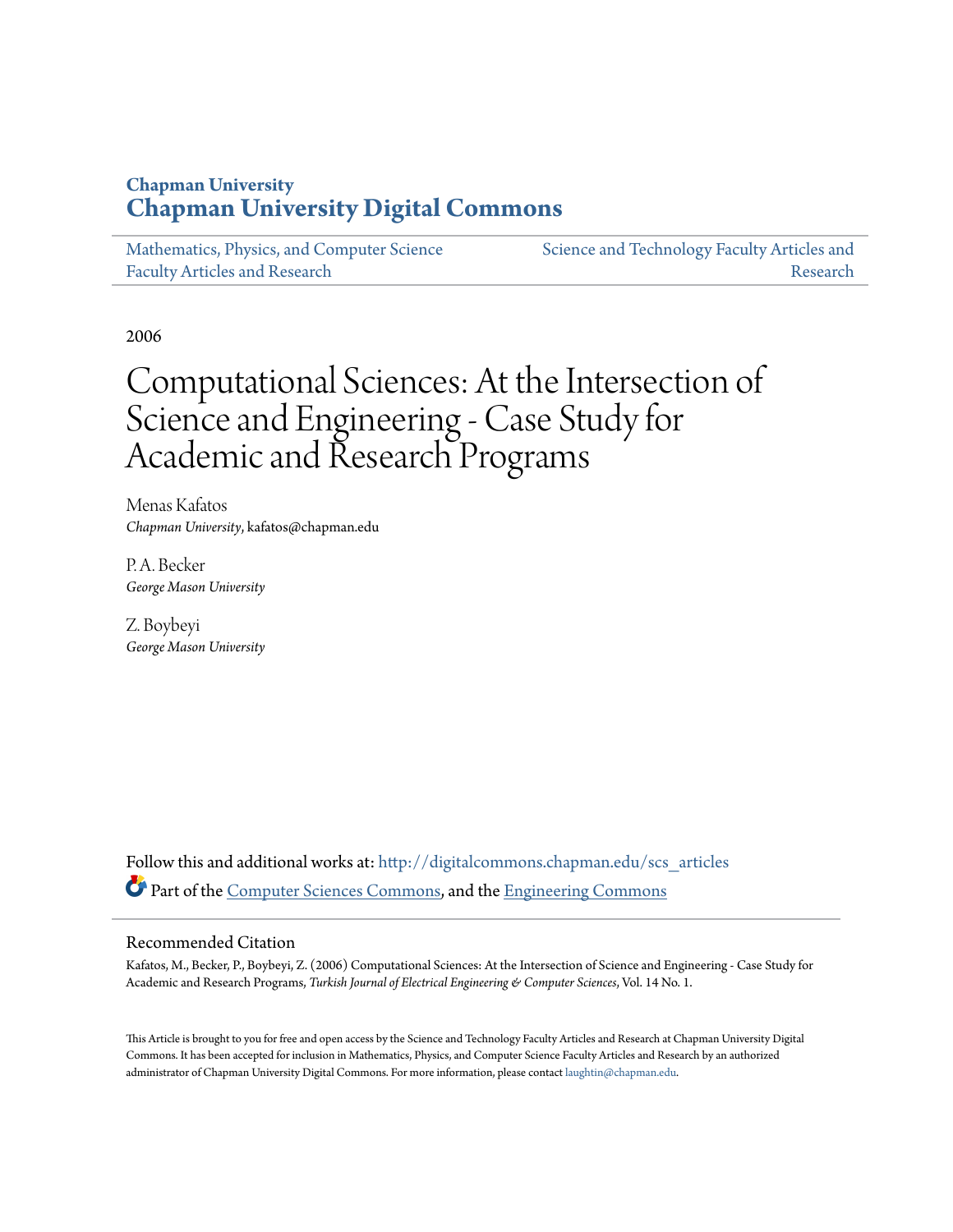# Computational Sciences: At the Intersection of Science and Engineering - Case Study for Academic and Research Programs

#### **Comments**

This article was originally published in *[Turkish Journal of Electrical Engineering & Computer Sciences](http://journals.tubitak.gov.tr/elektrik/issues/elk-06-14-1/elk-14-1-8-0509-8.pdf)*, volume 14, issue 1, in 2006.

## **Copyright**

David Publishing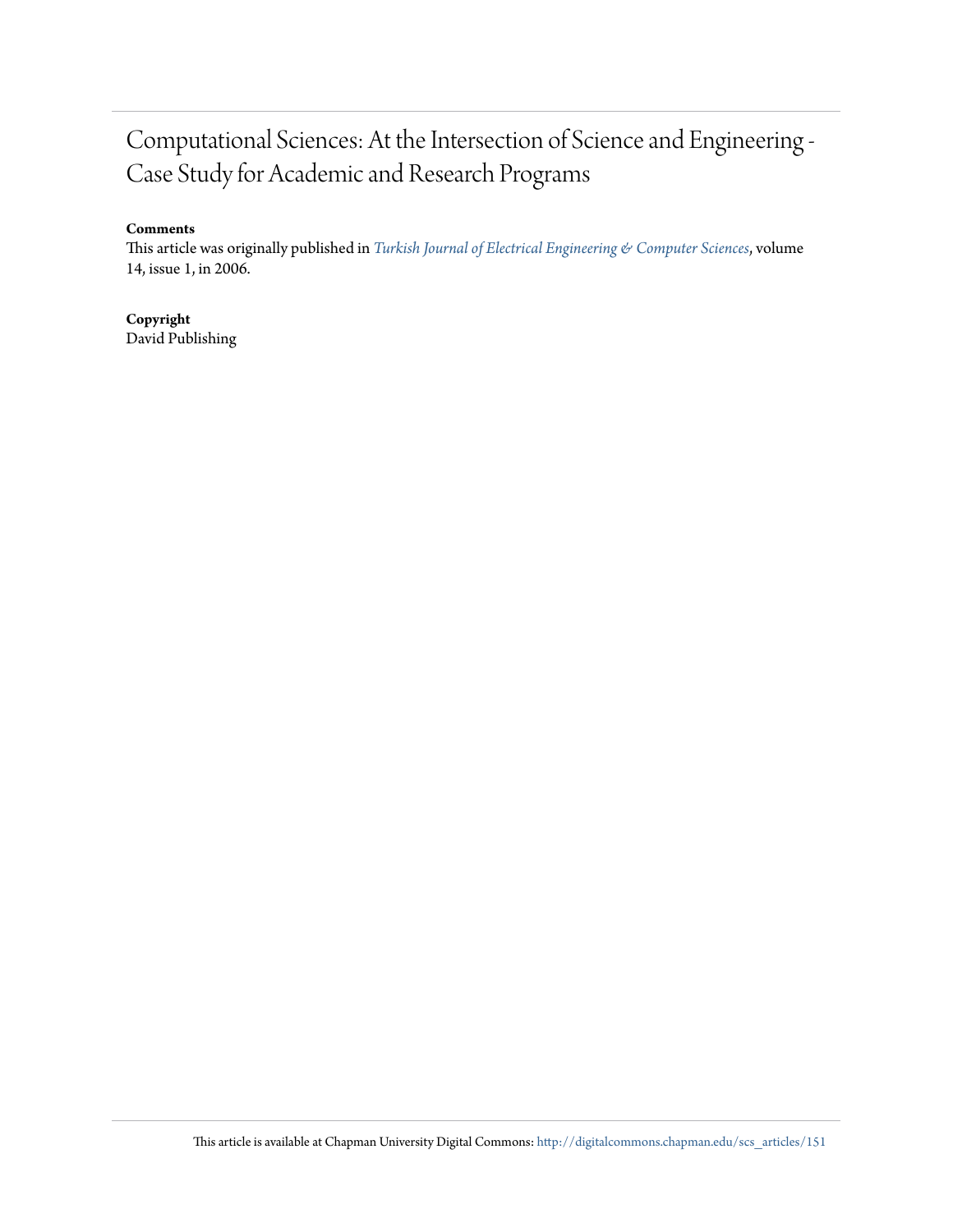# **Computational Sciences: At the Intersection of Science and Engineering–Case Study for Academic and Research Programs**

**Menas KAFATOS, Peter BECKER, Zafer BOYBEY˙ I**

School of Computational Sciences, George Mason Univesrity Fairfax, VA 22039, U.S.A. e-mil: mkafatos@gmu.edu

# **1. Computational Sciences in the 21***st* **Century**

Computational Science can be simply defined as the *performance of science using computers*. However, this elementary definition masks some of the important subtleties that make this new field a hallmark of interdisciplinary science in the 21 *st* century. Computational Sciences are at the intersection of science and engineering. Computational scientists often work in large interdisciplinary programs that span not just one or more scientific fields, they also work closely with computer scientists and engineers. The present article demonstrates the applied nature of the field (as in engineering), the scientific focus (as in scientific disciplines) and the cross cutting or interdisciplinary nature of computational sciences. Faculty and researchers can possess a science degree or an engineering degree. However, unlike engineering and computer science fields, the overall emphasis and driver is science and relevant applications.

Perhaps it is best to begin the discussion with some examples. A classic example at the cutting edge of computational science a decade ago is the simulation of quantum mechanical systems, with the goal of understanding the fundamental behavior of matter. Such small-scale simulations offered little real world benefits because they focused on highly symmetricized, relatively simple systems. Computational science has evolved at a fantastic rate since then, so that in the current epoch, this simple example from the realm of quantum physics has blossomed into the simulation of complex, macroscopic systems including solid-state surfaces covered with exotic structures such as nanotubules [1]. The simulation of these relatively large systems allows researchers to carry out "virtual experiments" that would be either impossible or extremely expensive to conduct using actual physical procedures [2],[3]. This example serves to illustrate one of the most compelling reasons for doing computational science in the modern era. Quite simply, computational techniques allow researchers access to experimental procedures, simulated using computers, which would be either prohibitively expensive or perhaps even impossible to conduct in reality.

Expanding on the theme of virtual experimentation, modern computational science includes applications as diverse as the simulations of aircraft and automobile aerodynamics, as well as the hydrodynamics of ships at sea [4]. These applications are central to the modern design process for vehicles of all sorts, up to the largest aircraft carriers. Computational science has also led to an improved world through the reduction of the environmental damage resulting from inefficient coal-burning power plants, and the testing of nuclear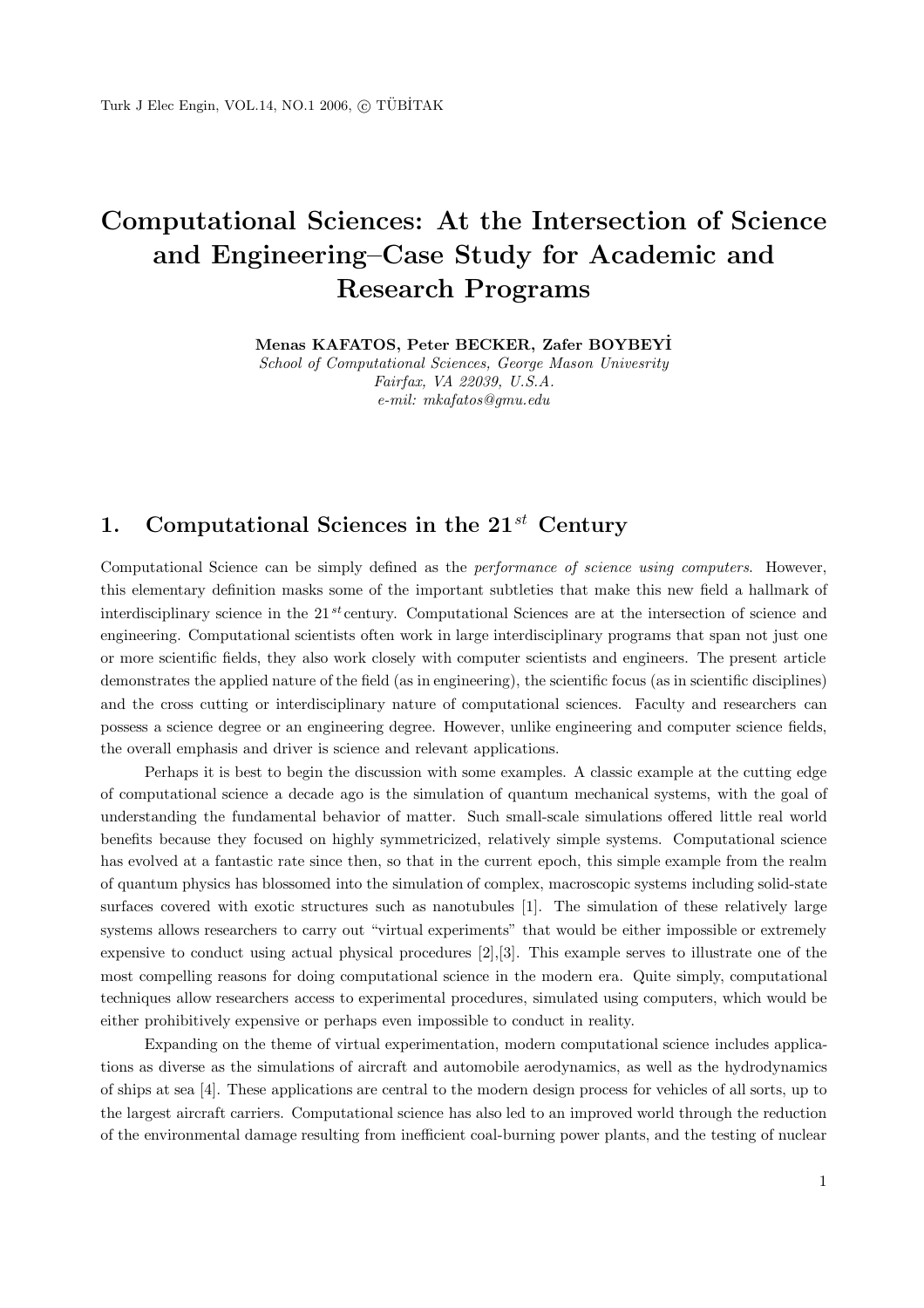weapons. Both power-plant design and, amazingly, nuclear detonation, can now be well simulated using computational techniques. Computational Science also plays a major role in the space program, in the general context of space-based communication and data transmission, as well as support for the state-of-the-art artificial intelligence required by autonomous robots such as the Mars Rovers [4].

Computational Science is an interdisciplinary area that draws upon the traditionally distinct areas of computer science, applied mathematics and statistics, and one or more of the natural sciences. It is more than any of its component fields, and therefore it does not fit within any of the traditional subject areas. An example of a research endeavor that would be considered part of Computational Science is the development of a large-scale computer simulation code to investigate a scientific question that goes beyond the use of canned (commercial or freely available) software. The scientific component in this case may be fluid dynamics, astrophysics, physics, or chemistry. Another example is the development of a large-scale Earth Observing data archive and query system that facilitates the analysis and validation of global climate models. This requires not only an understanding of the science, but also insight into a number of specialized aspects of the simulation, such as computer architecture or algorithms, that would ordinarily be considered to lie inside a "black box" from the viewpoint of the scientific user. This often results in much higher performance, efficiency, or scalability than a generic "brute force" technique is likely to achieve, resulting in an unprecedented degree of fidelity in the results of the simulation.

There are many international groups working to promote the continued development of computational science. Examples of government-funded entities in the United States include the National Center for Supercomputing Applications (funded by the National Science Foundation), the National Center for Computational Sciences (at Oak Ridge National Laboratory), the National Computational Science Institute (hosted by the non-profit, NSF-supported Shodor Education Foundation), NASA's Computational Sciences Division (at Ames Research Center), the Mathematical and Computational Sciences Division of the National Institute of Standards and Technology), the Mathematical, Information, and Computational Sciences Program in the Department of Energy [1]-[6].

### **2. School of Computational Sciences**

In addition to these federally funded research organizations listed above, there are also many universities around the world engaged in computational science research and education. An important example is provided by the School of Computational Sciences (SCS) at George Mason University (GMU), which founded the first computational sciences doctoral program in the United States in 1992. The mission of SCS is to provide quality graduate education, research, and service emphasizing the central role of computational methodologies in the biological, physical, mathematical, and data sciences [7]. The educational and research programs of SCS are highly interdisciplinary, with an emphasis on theoretical science, computer simulation, data studies, and hardware design and development. The objective of SCS is to provide Virginia, and the nation as a whole, with world-class resources for attacking the interdisciplinary research problems that characterize the challenges faced as we move into the new millennium. The inclusion of theoretical, laboratory, and data science components results in a unique community of scholars ideally suited for the challenges of interdisciplinary research in the years ahead.

SCS serves as the primary academic unit within George Mason University providing state-of-the-art scientific and applications content to GMU's information technology focus. This content includes applications in the biological, physical, mathematical, and data sciences. Along with other units, SCS also contributes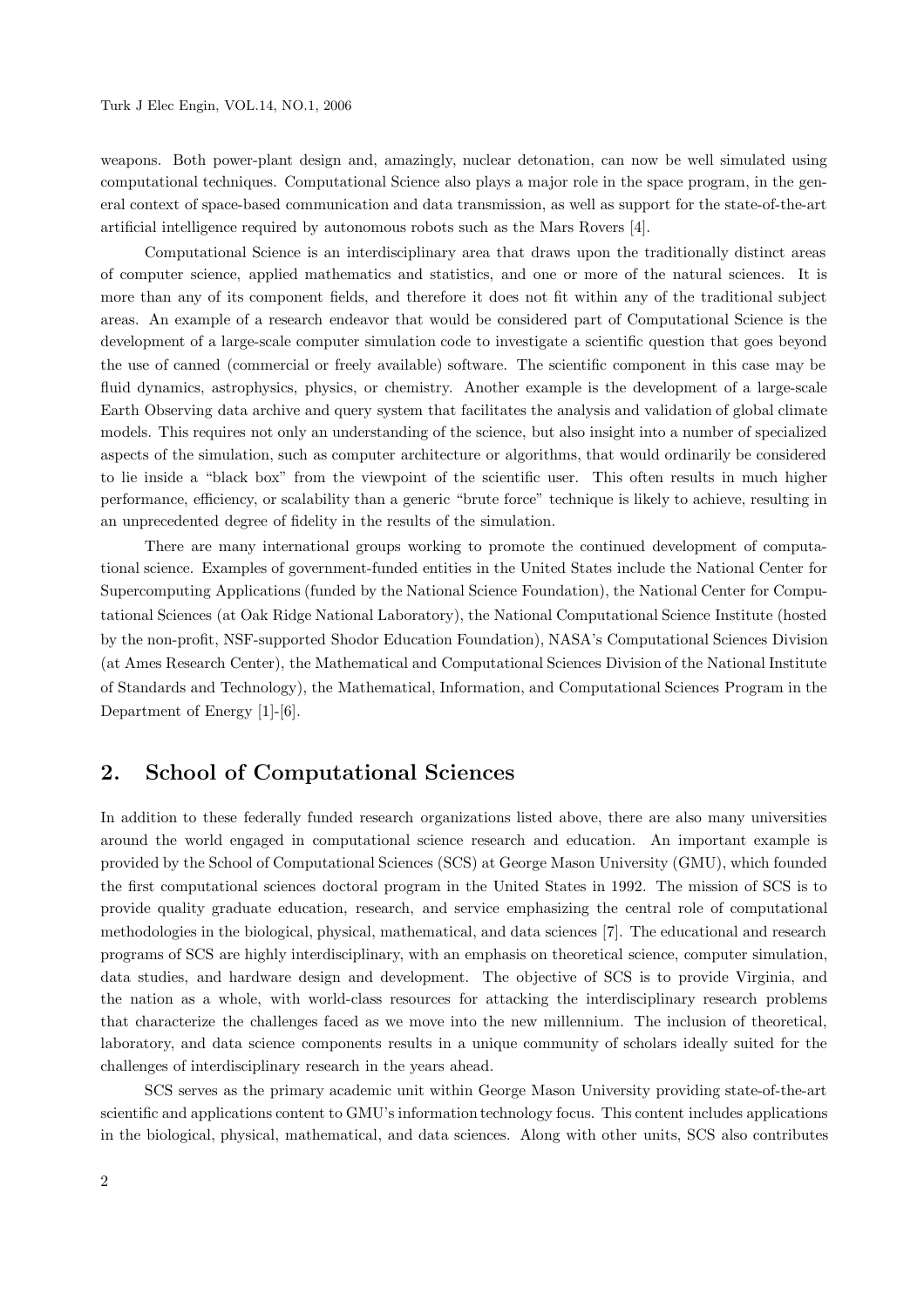to the university's focus on educational and research programs related to the environment and homeland security, as well as to areas involving fundamental sciences. The research and teaching activities of SCS reflect the recognized role of computation as part of a triad with theory and experimentation, leading to a better understanding of nature than can be obtained via classical theory or experimentation alone. The triad is represented graphically by the following figure, produced by the Shodor Education Foundation.



Figure 1. Triad of Theory, Computation, and Experiment.

Through its interdisciplinary and multidisciplinary activities, SCS provides a perfect environment for the education of Fellows in areas of national need involving the Computational Sciences. Specific examples of documented areas of national need that fall within the purview of SCS academic programs are the following: Computational Sciences and Informatics; Bioinformatics; Climate Dynamics; Earth Systems and Geoinformation Sciences; Neuroscience; and Computational Social Science. In particular, the doctoral program in Computational Sciences and Informatics offered by SCS provides students with many opportunities to conduct interdisciplinary research in a number of areas that are at the forefront of modern scientific advances.

We now turn our attention to two representative areas in computational sciences, one involving compute-intensive applications; the other involving data-intensive applications. Both broad areas deal with real-life applications and necessitate the interaction of computer specialists, data specialists, as well as discipline scientists such as atmospheric scientists and remote sensing scientists. Although housed in the School of Computational Sciences at George Mason University, they cut across different disciplines and even are utilizing multi-university and agency teams. The first describes work in the atmospheric modeling program area, led by one of us (Zafer Boybeyi). The second focuses work in the remote sensing data area also led by one of us (Menas Kafatos).

## **3. Numerical Modeling**

Numerical modeling applies to different scale atmospheric science, from global to regional or even local. One needs to discuss both the tools and the science areas. Here we concentrate on numerical tools and applications in atmospheric science. For the tool, the Operational Multiscale Environment model with Grid Adaptivity (OMEGA) is used for numerical simulations. OMEGA is an operational real-time atmospheric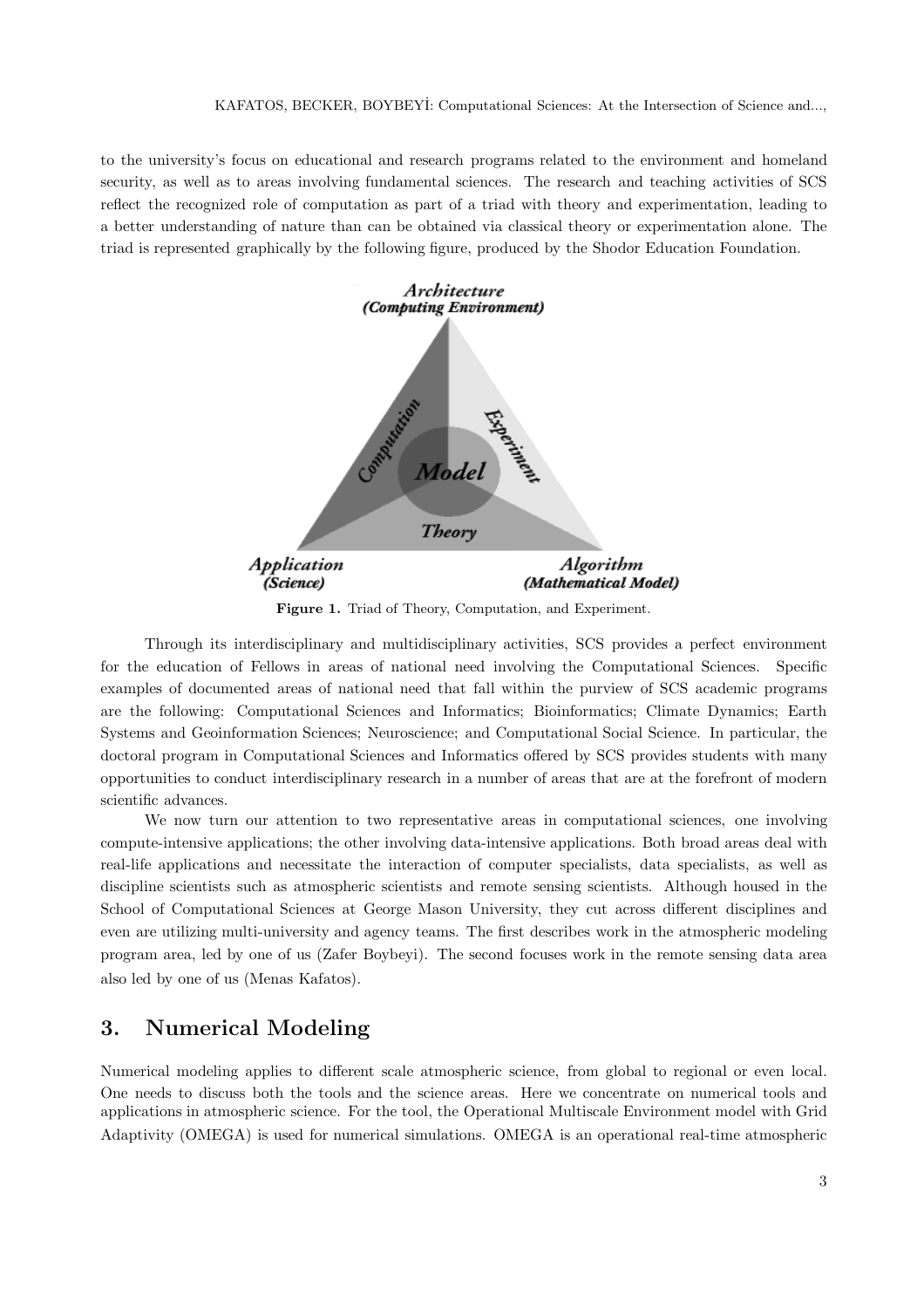#### Turk J Elec Engin, VOL.14, NO.1, 2006

modeling system. The modeling system consists of: 1) a fully non-hydrostatic, three-dimensional prognostic model. The model is based on an adaptive, unstructured triangular prism grid that is referenced to a rotating Cartesian coordinate system (see Figure 2). The model uses a finite-volume flux-based numerical advection algorithm. The model also contains a Lagrangian dispersion algorithm embedded into the model for atmospheric transport and dispersion simulations; 2) routines to maintain and manage real-time weather data feeds from NCEP, 3) world-wide datasets for surface elevation, land/water, vegetation coverage, soil type, land use, deep soil temperature, deep soil moisture, and sea surface temperature at varying resolutions; 4) an integrated Graphical User Interface that provides a user-friendly method for rapid model re-configuration; 5) a grid generator that accesses the surface datasets and creates grid and terrain files; 6) a meteorological data pre-processor that ingests gridded terrain, gridded meteorological analyses and forecasts, and raw observations, and performs a detailed quality control of the ingested data, followed by an Optimum Interpolation data assimilation to produce initial and boundary conditions; and 7) several graphical post-processing tools that enables the user to display model output as two-dimensional slices, skewT-logP profiles for any location, and animations.



**Figure 2.** The OMEGA grid structure: (a) an OMEGA grid element, and (b) the coordinate system and vertical alignment of the grid.

The unstructured grid of the model provides flexibility to facilitate the gridding of arbitrary surfaces and volumes in three dimensions. In particular, unstructured grid cells in the horizontal dimension can increase local resolution to better capture the topography or important physical features of atmospheric flow and cloud dynamics (e.g., initial location of a hurricane). This grid feature provides smooth transition from high resolution where needed to low resolution elsewhere and hence effectively removes the wave reflection and wave dispersion problems that are common in other grid techniques. The model grid can also adapt dynamically to a variety of user-specifiable adaptivity criteria (e.g., precursors to convection, eye of a hurricane). In other words, the model focuses the model's horizontal grid resolution during the run on regions of complex and critical phenomena to improve the overall quality and efficiency of simulations.

The modeling system has been successfully used and validated for scales ranging from local scale (a few kilometers), to large severe events such as hurricanes (hundreds of kilometers). A full description of the system can be found in Bacon et al. [8],[9] and the details of validation studies can be found in Boybeyi et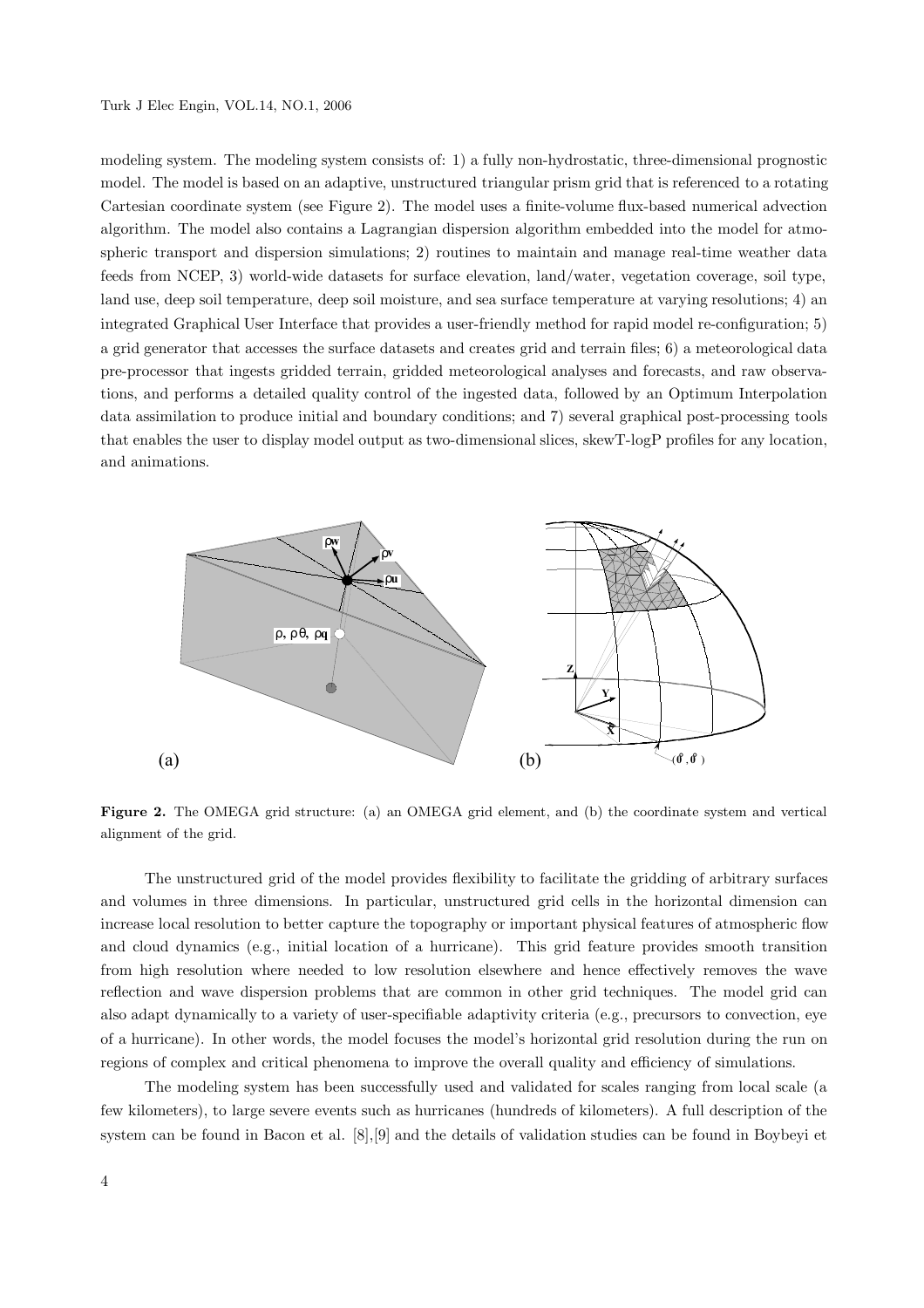al [10].

## **4. Example Simulations**

Example simulations of OMEGA model are presented in this section.

#### **4.1. Dust storm simulation**

To demonstrate the ability of OMEGA to track the dust through the atmosphere, a simulation was made of a Saharan sandstorm. A massive sandstorm blowing off the northwest African desert blanketed hundreds of thousands of square miles of the eastern Atlantic Ocean with a dense cloud of Saharan sand. The massive nature of this particular storm was first seen in a SeaWiFS image (see Figure 3a) on Saturday, 26 February 2000 when it reached over 1000 miles into the Atlantic. An OMEGA simulation using a specified source region produced the simulated plume shown in Figure 3b. These storms and the rising warm air can lift dust 15,000 feet or so above the African deserts and then out across the Atlantic, many times reaching as far as the Caribbean where they often require the local weather services to issue air pollution alerts as was recently the case in San Juan, Puerto Rico. Recent studies by the U.S. Geological Survey have linked the decline of the coral reefs in the Caribbean to the increasing frequency and intensity of Saharan Dust events. Other studies suggest that Saharan Dust may play a role in determining the frequency and intensity of hurricanes formed in the eastern Atlantic Ocean.



**Figure 3.** A close-up view of (a) the SeaWiFS images of a sandstorm blowing off the northwest African desert that blanketed hundreds of thousands of square miles of the eastern Atlantic Ocean with a dense cloud of Saharan sand on Saturday, February 26, 2000. The OMEGA simulation results are shown in (b).

#### **4.2. Hurricane simulation**

Accurate forecast of hurricanes is a high priority topic of research, due to their potential large economic impact as well as public safety issues. (Note that only economic impact will be addressed in our discussions,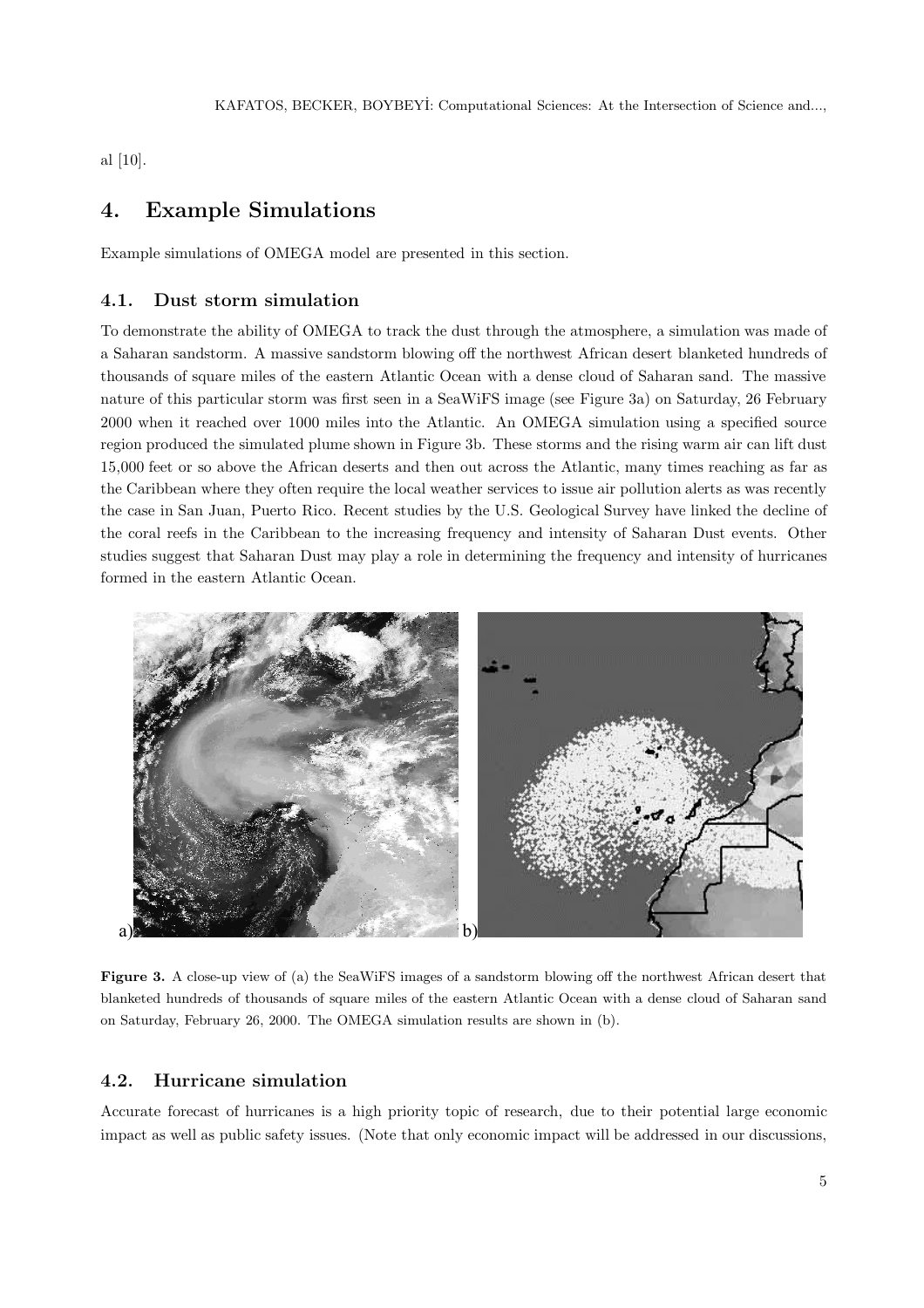#### Turk J Elec Engin, VOL.14, NO.1, 2006

as human lives lost we consider priceless.) Hurricanes rank among the most destructive and costly of natural phenomena. For example, in 1992, hurricane Andrew caused more than \$ 30 billion in direct economic losses in south Florida. The most recent hurricanes of 2004 (Charley, Frances, Ivan and Jeanne) that spun toward and crossed Florida, caused over \$ 20 billion in losses. Untold damage is still being assessed for hurricane Katrina (August, 2005).



**Figure 4.** Shown are; (left) 300-mb wind and height ETA analysis roughly overlaid on the enhanced infrared image of hurricane Floyd at 0000 UTC on September 15, 1999. The shaded area shows the high winds in the polar jet entrance steering flow region, (middle) the locations of about 1200 irregularly spaced GOES temperature and dew point temperature soundings superimposed on the observed Floyd track (hurricane symbols) and (right) OMEGA model forecasted tracks with the assimilation of the soundings at model initial time on 0000 UTC 9/14/2005 (dashed lines) and without the data assimilation (solid line).

Even more alarming, total loss estimates for a category-4 hurricane striking Miami, Florida were estimated at \$ 60 billion. The losses from Katrina may exceed \$ 100 billion. This trend in damages highlights the importance of and need for better TC track and intensity forecasting. The model forecast skills can be improved by enhancing the accuracy of initial conditions of numerical weather prediction (NWP) models. Figures 4, for example, shows one such study in which temperature and dew point temperature soundings from the GOES satellite were assimilated to improve the model initial condition [11]. The results show that by reducing uncertainties in the steering polar jet entrance flow region at initial time, the track error was improved by about 30%. Lorenz had reported that in a NWP model, the initial uncertainty is mainly associated with the low resolution of the observations. This problem is amplified further in hurricane initialization due to lack of observations over the ocean regions.

# **5. Virginia Access Middle Atlantic Geospatial Information Consortium: A Data-Intensive Interdisciplinary Project**

#### **5.1. Description of the project**

VAccess/MAGIC is a consortium of Middle-Atlantic universities promoting the usage of NASA earth observing and related data led by Menas Kafatos. The work focuses on two primary aspects: The usage of such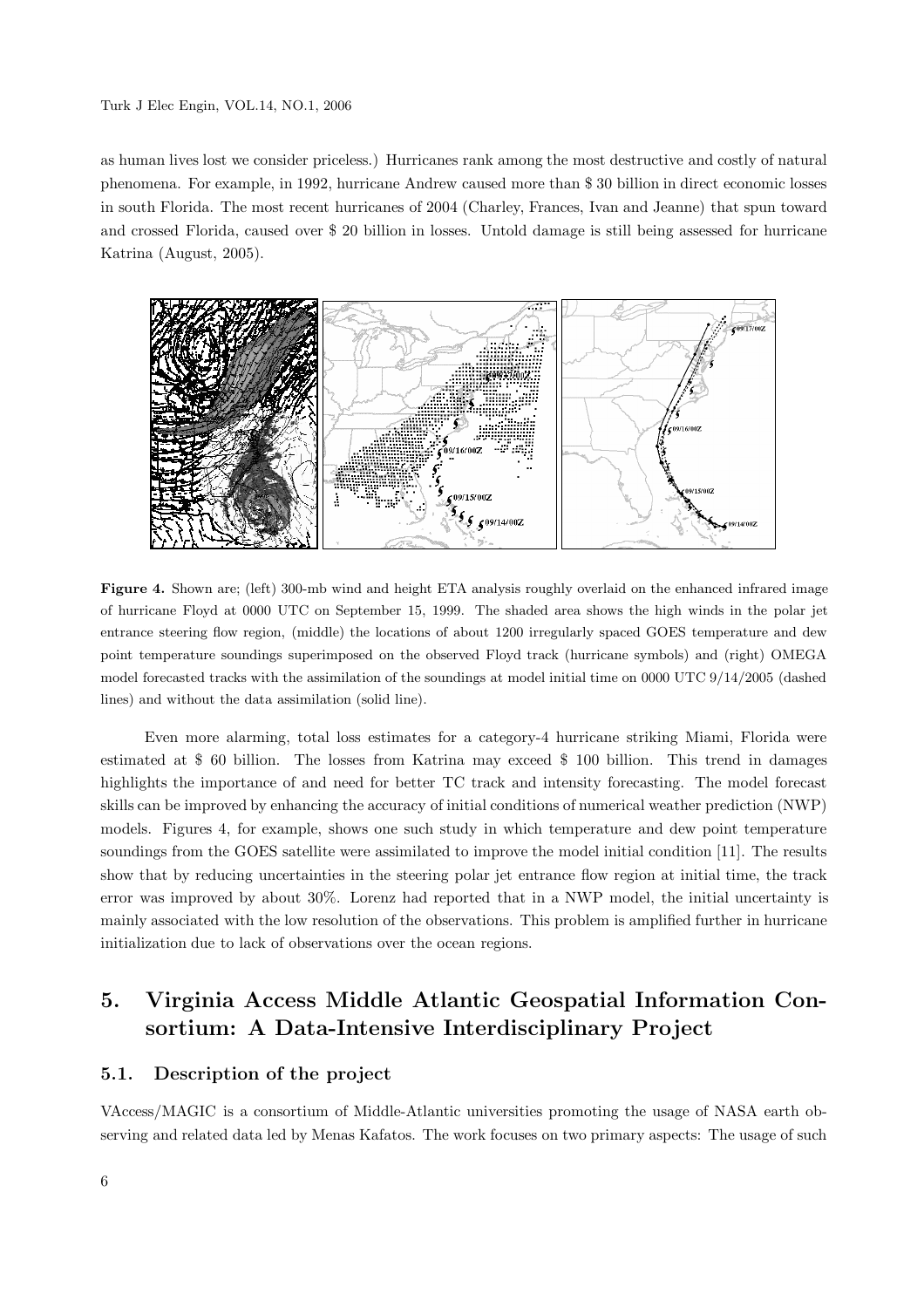data for national priorities; and the dissemination of such data through interoperable information systems, that couple to NASA's systems and promote open source solutions and standards.

The two-fold aspects manifest in all MAGIC products: Environmentally-important applications are developed, the stakeholders are identified, relationships with partner federal agencies are developed and when appropriate, local and even international relationships are promoted. Applicable value-added data and information products are developed, adding to NASA's mission. Moreover, decision support systems are identified as applicable to these application areas.

| <b>National Priorities</b>               | <b>Major MAGIC Themes</b>                  |
|------------------------------------------|--------------------------------------------|
| Ecological Forecasting                   | Wetlands                                   |
| Disaster Preparedness & Water Management | Local Impacts of Global Climate Phenomena  |
| Agricultural Efficiency                  | Agriculture                                |
| Carbon Management                        | Forestry                                   |
| Public Health                            | Public Health                              |
| Invasive Species                         | Ground Truth Data                          |
| Air Quality & Coastal Management         | Pollution                                  |
| NASA Program Needs/Alignment             | <b>Cross Cutting Techniques/Technology</b> |
| Education                                | Education Outreach & Workforce Development |
| Cross Cutting & Collaboration.           | Information, Data Dissemination & DSS.     |

**Table 1.** Priorities and themes of the MAGIC program

The second aspect, data dissemination is of equal importance: Interoperable technologies, coupling to NASA's systems, will be utilized, following accepted standards, including metadata. The MAGIC federated solutions utilize open source and existing solutions. In this way, MAGIC assists in dissemination to its various stakeholders NASA and related data. The table summarizes activities that align with NASA priorities and needs.

## **6. Application Areas**

Here we describe a few key areas of research and applications in the MAGIC project.

#### **6.1. Wetlands**

In MAGIC Phase 3 a cross-correlation analysis of wetlands throughout the Chesapeake Bay watershed using Landsat TM and National Wetland Inventory (NWI) maps was undertaken. In MAGIC Phase 4, we propose to systematize the evaluation of the wetland change results obtained in Phase 3 to enable users to extract the level and precision of information necessary for specific applications. The system will be developed in consideration of the MAGIC team's Web Mapping Portal for the Mid-Atlantic Region to provide Internet access and interoperable, geospatial visualization and analysis services. The proposed research will develop a decision-support system based on machine-enabled analysis of wetland change probability maps. The user will be able to interact with the system to obtain a range of levels of detail and tuning to their area of interest. The entire Chesapeake Bay Watershed, consisting of parts of six states and Washington, D.C., will be included. Steve Prince, University of Maryland is the lead of this project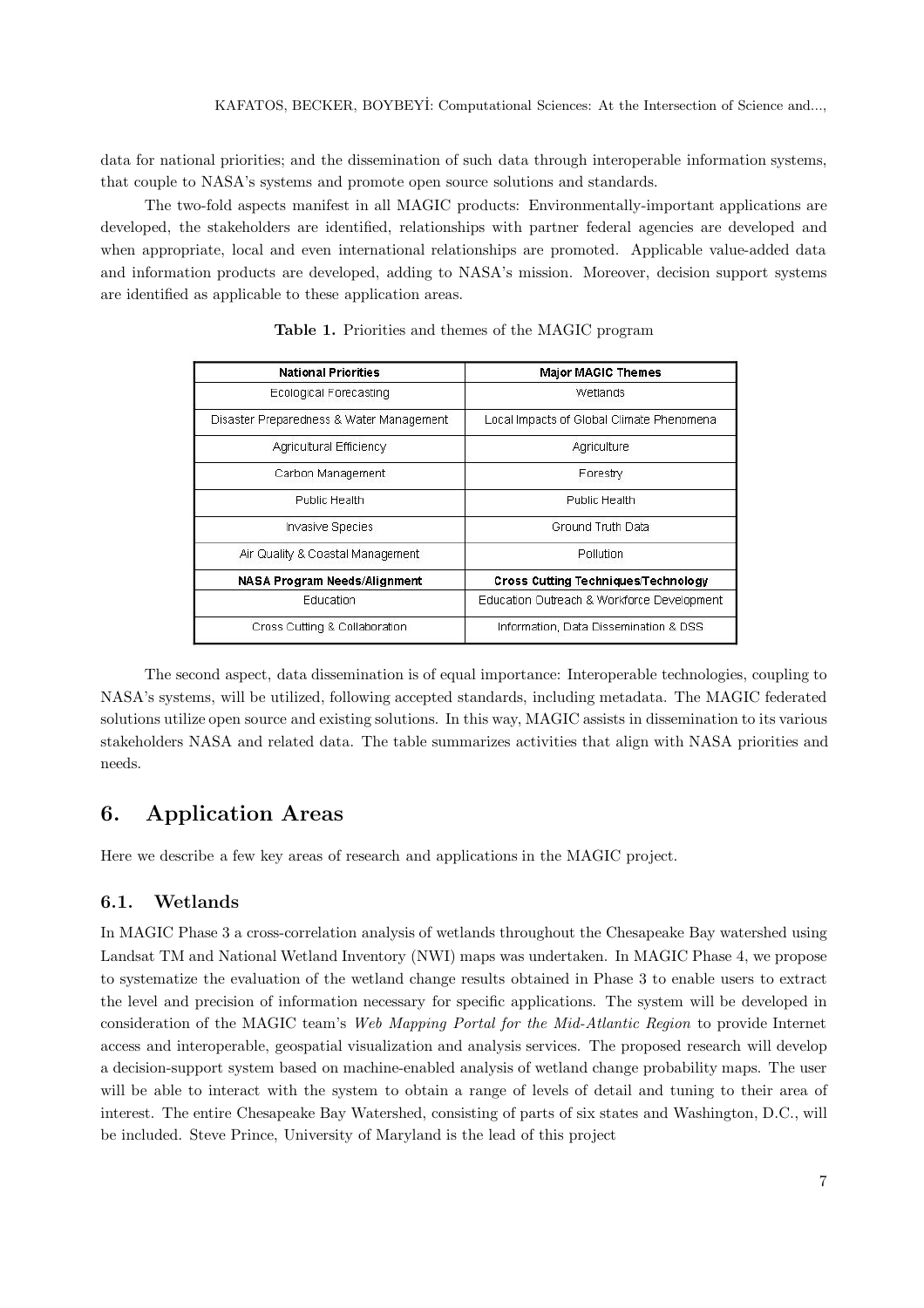#### **6.2. Global climate phenomena and local impacts**

It is projected that temperature, stream flow, and sea level will increase in the Middle Atlantic Coastal region in response to atmospheric  $CO<sub>2</sub>$  increasing and global warming. Climate change is now understood to play an important role by increasing frequency and severity of extreme weather events. It is suggested that the unique combination of geography, aging infrastructure, rapid population growth and mixed land use over the mid-Atlantic region has imposed considerable stress on its local ecosystems making them vulnerable to extreme weather events. In this study, we focus on potential ability of a mesoscale atmosphere system coupled with land-surface hydrology to aid better diagnosis/prognosis of severe weather events with the conjunction of satellite data available from NASA and NOAA sources [12]. We propose to combine MM5 (eventually WRF) and satellite observations to monitor and study severe weather events, such as hurricanes and hail storms according to the NASA's application plans outlined for disaster management plans. Since ingesting satellite data to modeling system improves the model's forecast ability further, MODIS surface products are being used to provide surface characteristics for better surface forcing, while it is planned to ingest GOES imager [12] and sounder data together with MODIS cloud products to better represent cloud parameterization in model atmosphere. Donglian Sun (GMU) and Ismail Yucel (Hampton Univ.) are the leads.



**Figure 5.** Time series of total tropical storm number, and numbers of hurricane and severe hurricane (categories 3, 4, and 5), for the period from 1995 to 2003.

#### **6.3. Agriculture**

One of the major focuses of the National Aeronautics and Space Administration (NASA) agricultural efficiency program is to integrate remote sensing data into crop yield forecasts utilizing crop models [13]. CERES and CROPGRO crop model series have been widely used in the US and worldwide. We propose to utilize TRMM rain rate as an input to these crop models for spatial consistency for Virginia state crop yield estimates, and further application to the regions where no gauge rain rate is available. MODIS/LAI is a major input parameter for these models; however, data are available only for 3 crop seasons (2001-2003). We estimate LAI for the years prior to 2001 based on MODIS/LAI and AVHRR/NDVI, via regression analysis, to be used as an input to the crop models for historical yield estimates and validation. Chai Lim (GMU) and Ayman Suleiman (Hampton) are the leads.

#### **6.4. Forestry and carbon management**

This component will develop or refine remote sensing applications and related Earth system models needed for forest carbon management. Algorithms, models, and protocols are tailored for use of data from NASA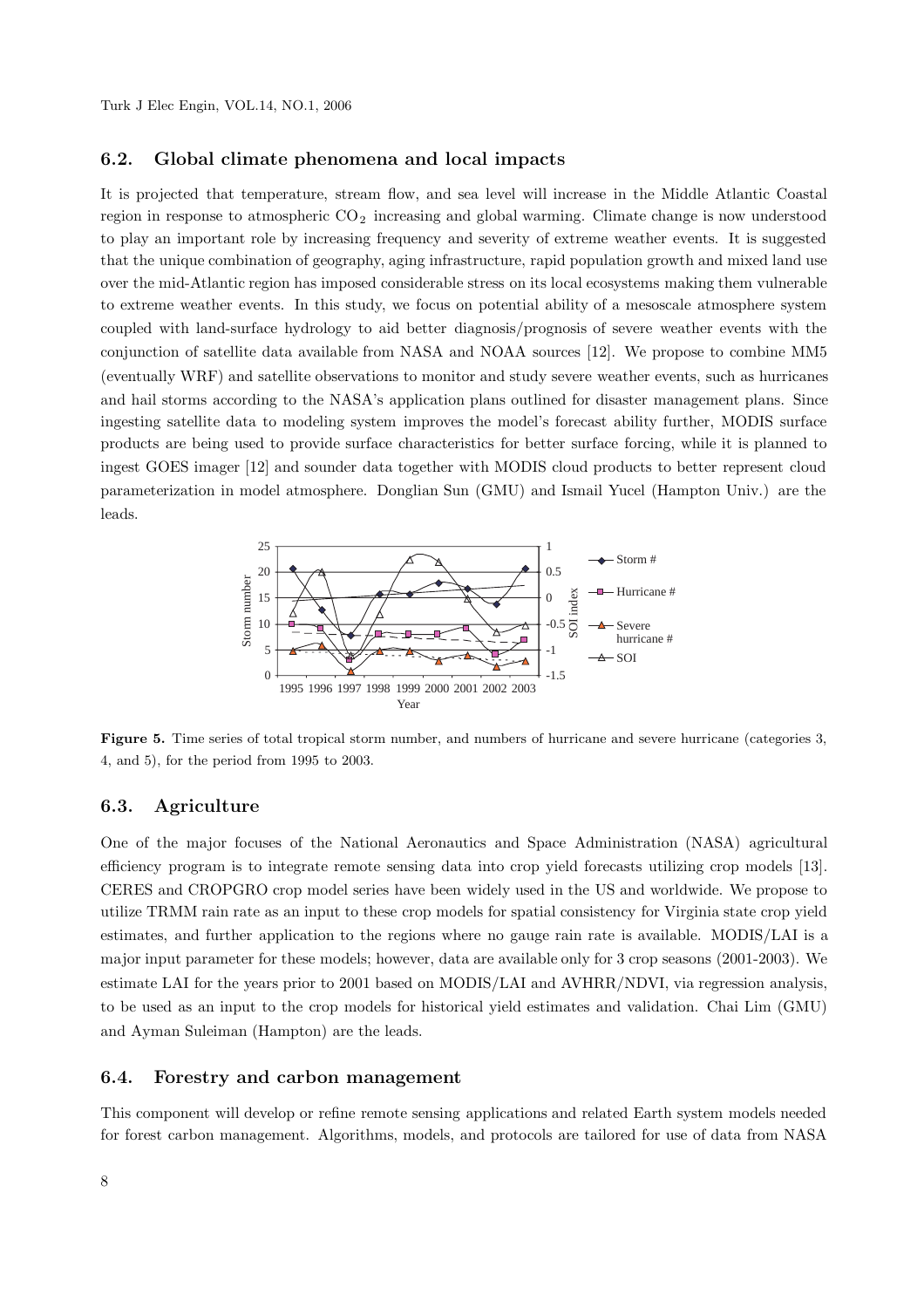and commercial sensors to support forest carbon management decision support systems used by a wide variety of partners and stakeholders, including the coal industry, NGOs, forest industry, state natural resources agencies, the USDA forest service, NWI, and DOE. The tools and data that we are developing in partnership with NASA will improve resource management and policy decision support in the Carbon Management National Priority Application, with secondary emphases on Agricultural (Forest) Efficiency and Ecological Forecasting. We focus upon advancing compatibility between current needs of federal and state managers, to include well-designed web gateways, user-friendly software, effective documentation, and tailored workshops. This project implements the SEEDS vision and the NewDISS paradigm, by serving needs of our user community, while advancing interoperability with ESIP Federation data systems. The solutions we are developing leverage the substantial public- and private-sector investments in remote sensing technologies and lead to measurable enhancements to resource management, and economic growth. Randolph H. Wynne (Virginia Tech) leads this project [14],[15].

#### **6.5. Public health, mosquito vector-borne infectious diseases**

This research extends, validates, and disseminates tools for *epidemiologic surveillance* of mosquito vectorborne infectious diseases and coastal environmental health using NASA ESE resources [16],[17]. The project supports NASA's Public Health Applications Program through state and local public health activities. This scale is chosen for nurturing practitioners of surveillance and control of mosquito-borne infectious diseases (e.g., Eastern Equine and LaCrosse Encephalitis, malaria, and West Nile Virus.) The project also supports NASA's Coastal Management Application program via relevance to environmental health of coastal bays (chronic coastal water quality problems such as harmful algal blooms, hypoxia, eutrophication, and bacteria.) This project uses ESE satellite observations (Landsat TM/ETM+, Terra Aster and MODIS, and TRMM) and commercially available IKONOS imagery for producing informational output and decision support to collaborating end-users in local to state-level public health and environmental management agencies.

### **6.6. Hyperspectral spectral analysis for chemical detection in the chesapeake bay**

In studies of oil spill detection in Chesapeake Bay, an analytical approach, spectral image analysis and a spectral library, was used [18]. In our work, field measurements and AVIRIS data will help us understand the relationships between water surface reflected spectra and water pollutant concentrations, as well as the change of water quality at different locations and on different dates. Analysis of two water quality parameters, chlorophyll-a (Chl) and suspended substance (SS), will measure the ratio of reflected spectra from the water surface. From a hyperspectral AVIRIS image with 224 channels from 400nm wavelength to 2500 nm wavelength, we can measure the reflectivity spectra of water surface parameters. By statistical correlation, the spectral analysis for absorption and reflection features, [of water quality spectra and water quality parameters], can be established for different pollutant concentration ranges.

Chemical detection techniques, using mid-wave infrared or long-wave infrared hyper-spectral imagery (HSI), generate massive data sets that complicate the detection and analysis of chemical plumes. In addition, HSI data sets tend to require long periods of time to extract useful information from a scene. In order to benefit from non-proliferation activities, new signal processing algorithms are needed to detect and classify target chemicals quickly in these massive data sets. This project develops two methods for digital signal processing algorithms that can provide substantial improvements in the identification and quantification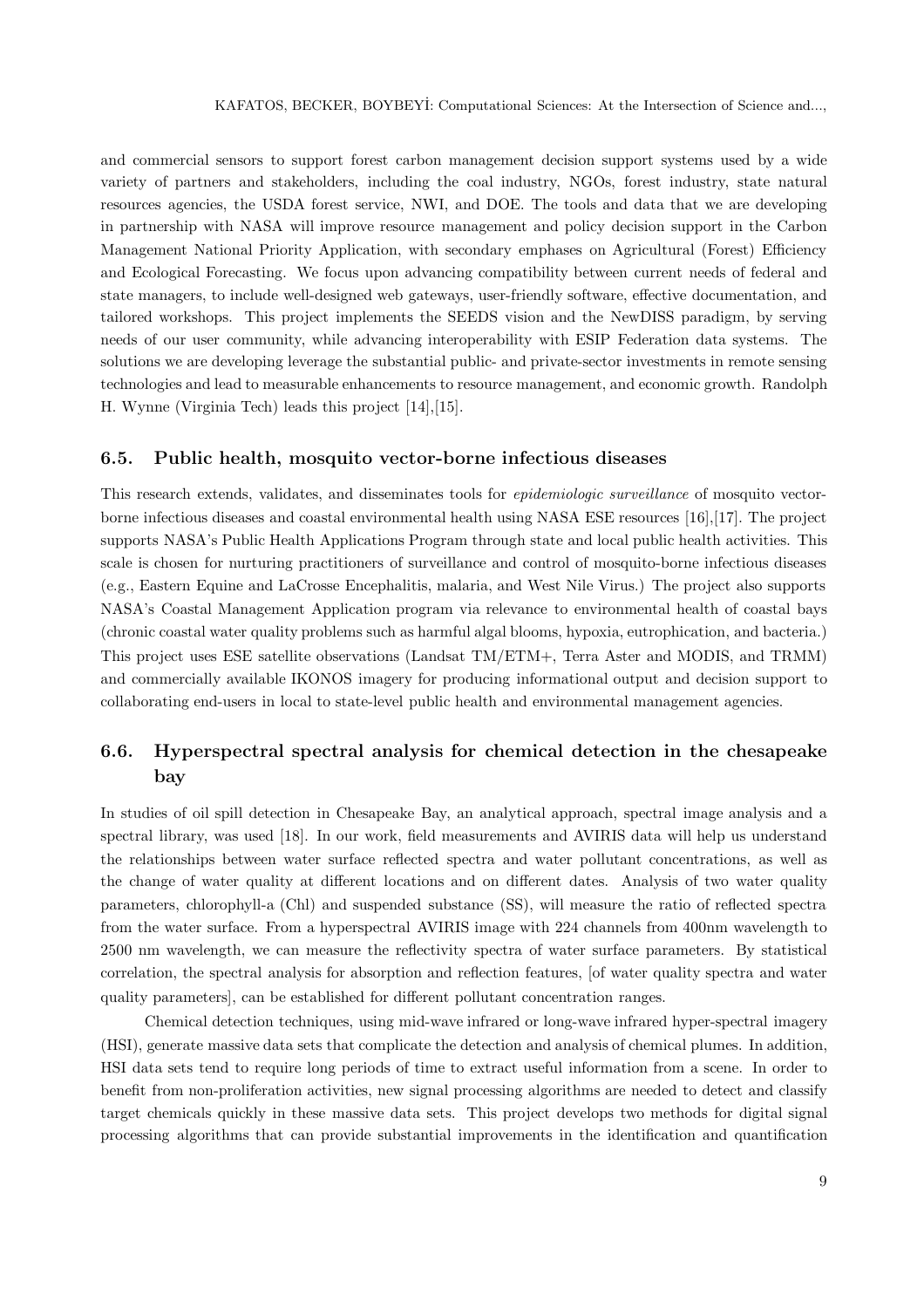of chemical compounds from effluent plumes, using hyperspectral data. Foudan Salem (GMU) leads this project.

#### *Hyperspectral Image Analysis for Chemicals and Suspended Sediments Contaminants*



**Figure 6.** Preliminary results for K-mean classification show the water polluted zone. The classification shows highly polluted water (appeared in red and dark blue) with vegetation damaged by chemicals and petroleum contaminants (appeared in yellow).

#### **6.7. Information technology, interoperability**

We are building the requisite information infrastructure by adopting information technology and geospatial interoperable standards to support the VA-MAGIC objectives, especially to support the NASA Geospatial Interoperability Office, following engineering practices. This will be accomplished through transparently, integrating NASA earth science gateway data [19],[20] and information into the research, education, and development process of VA-MAGIC as well as with VA-MAGIC user communities. Ruixin Yang and Phil Yang (GMU) lead the overall infrastructure.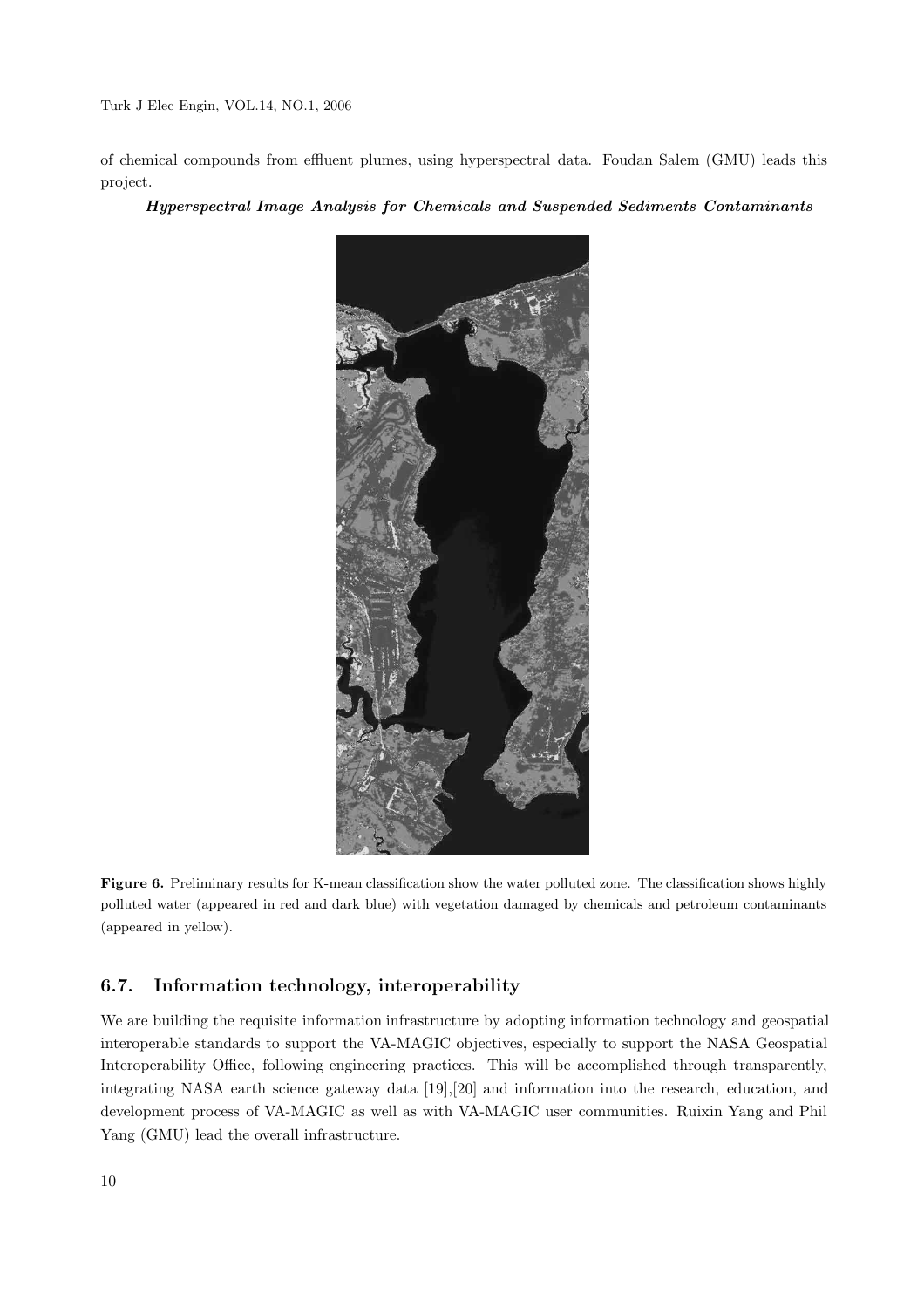#### KAFATOS, BECKER, BOYBEYİ: Computational Sciences: At the Intersection of Science and...,



**Figure 7.** AVIRIS scene for Chesapeake Bay (Aberdeen Proving Ground) (NASA/JPL November 21, 2003).

The overall system design is illustrated in Figure 8, showing 3 relevant dimensions: The first dimension is the interoperable information and processing layer including the data inside the database, metadata for maintaining data and information, and specialized information processing components, such as decision support system, spatial analysis, data mining, geospatial information interoperable and other middleware components. Different portals and decision support systems will be built based on these components. The second dimension is the computing infrastructure dimension including computing resources such as CPUs, computers, storage, and the GRID that will be built. The third dimension is an application layer consisting of different applications such as those for a severe weather information center, agriculture, forest fire, and public health.

#### *Building on GRID*

An effort to transparently link all the processing, services, information, and data will be conducted and serve as a test-bed for integrating middleware with standard-based geospatial information processing toolkits. Intergraph Corp's Web Mapping Service (WMS) and Web Feature Service (WFS) will be used as standard interfaces for generating images in specific formats (jpg, geotiff, png), and for generating features in GML - a standard format for point, line, and polygon datasets. In this way, we address the domain-specific challenges of geospatial inoperability [cf. 21,22]. Our system is based on existing middleware, Globus toolkit and SRB from San Diego Supercomputing Center (SDSC). In another project, GMU has been developing software for an Earth Science Data Grid System based on SRB. We have developed a complete data Grid system consistent with an SRB server and metadata catalog server (MCAT). The SRB server supports seamless access of data from distributed archives with a series of federated SRB servers.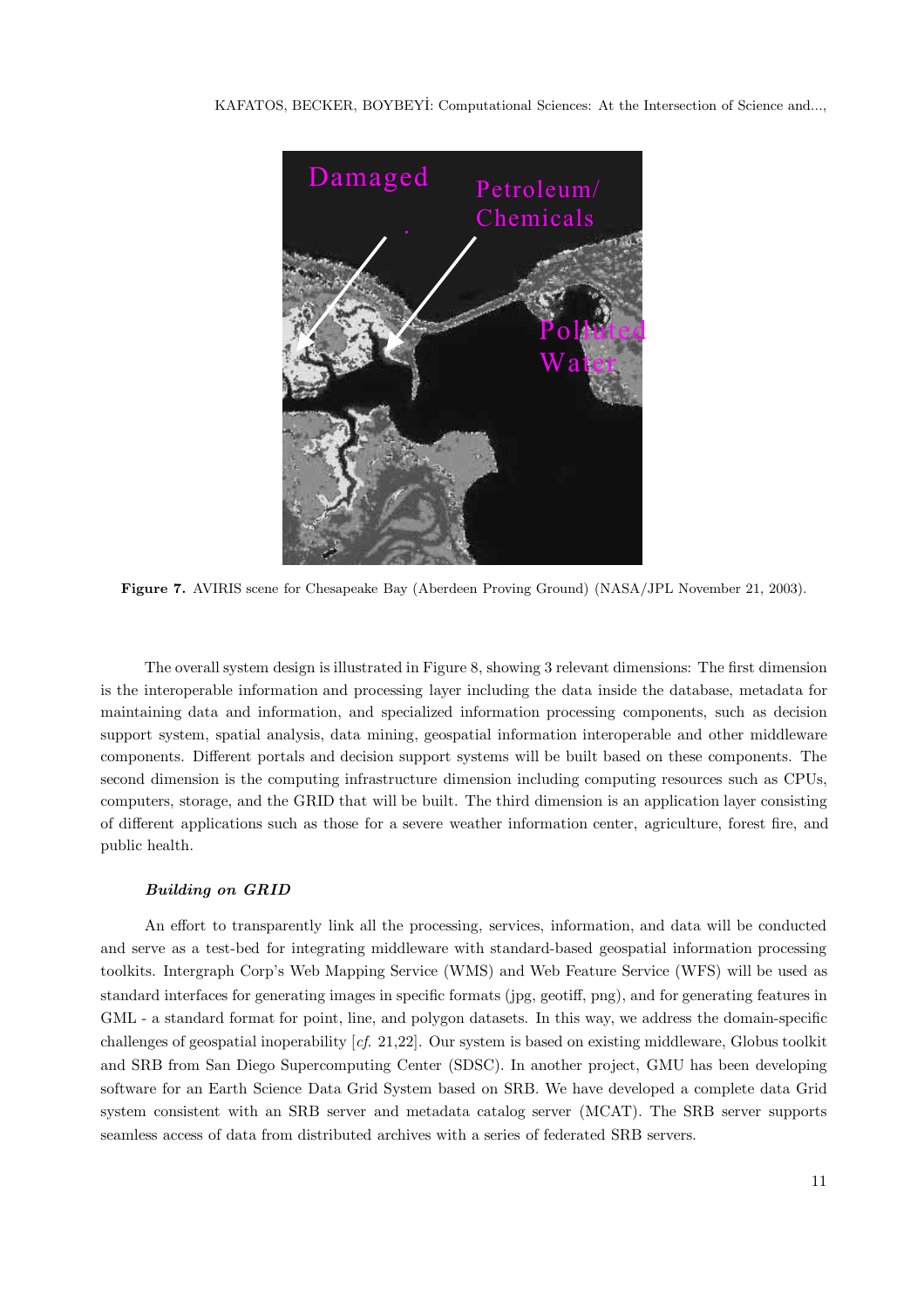

Figure 8. The VA-MAGIC system with three dimensions: the application layer, computing resource layer and interoperable information and processing layer.



**Figure 9.** Operational MAGIC Portal provides geospatial information services for the Mid-Atlantic region.

WMS and WFS will be added to provide seamless access to geospatial information within the Grid system. GeoConnect from Intergraph will be added to provide a universal semantic, spatial, and temporal query mechanism. Simulation models will obtain preprocessed inputs from the Grid and will utilize the massive computing resources linked by the Grid. WMS and WFS kits from Intergraph will provide access services to the public through the VA-MAGIC portals and decision support applications, and also through the national geospatial data portals, (GeoData.gov), the National Map, FGDC Clearinghouse Node, and earth science gateway.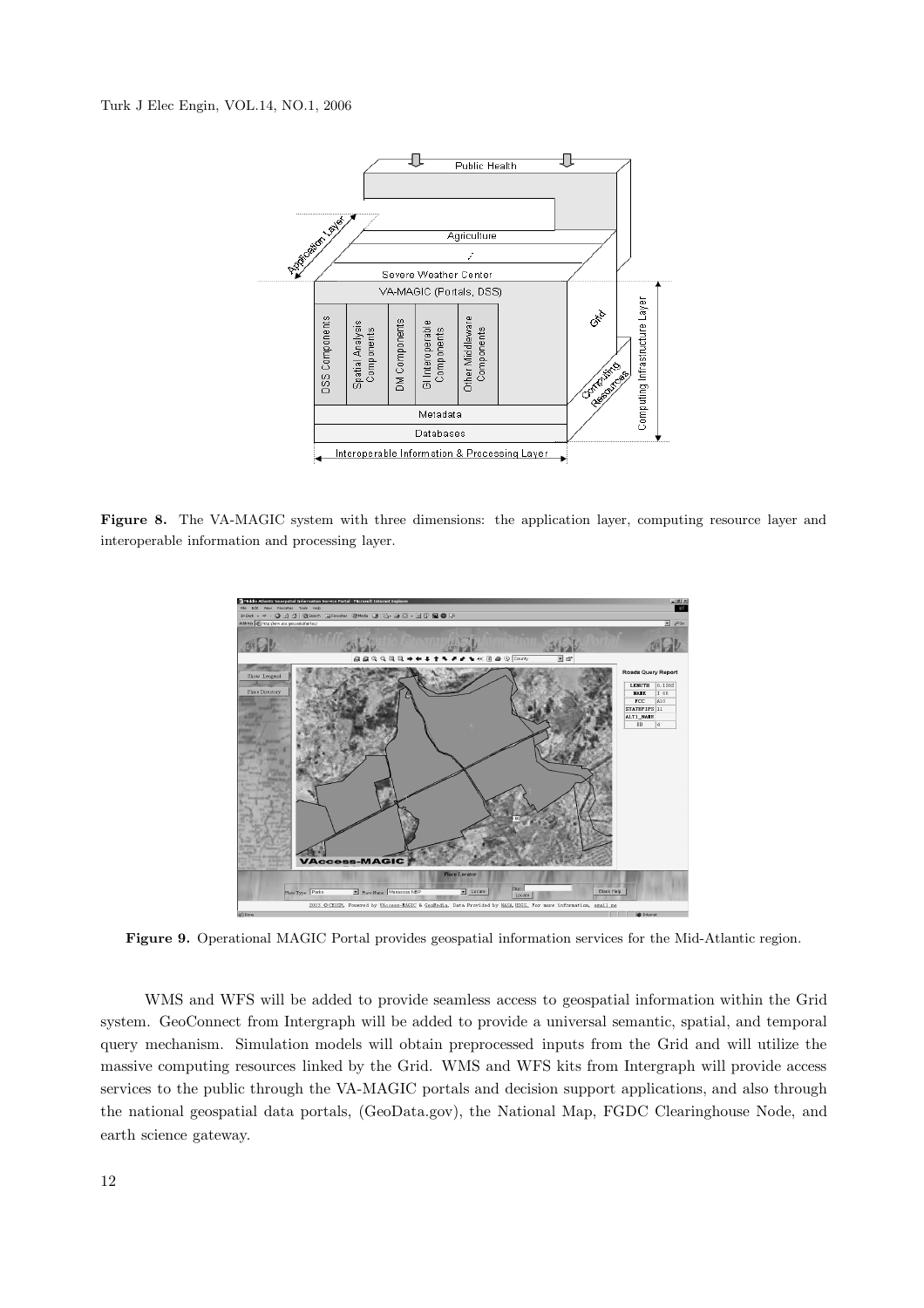## **Acknowledgments**

We acknowledge generous support for VAccess from NASA's Earth Sciences Applications Directorate, John C. Stennis Space Center.

## **References**

- [1] National Center for Supercomputing Applications. http://www.ncsa.uiuc.edu/ 13 July, 2005.
- [2] National Center for Computation Sciences. http://www.ccs.ornl.gov/ 13 July, 2005
- [3] National Computational Science Institute. http://www.computationalscience.org/ 13 July, 2005.
- [4] NASA Computational Sciences Division. http://ase.arc.nasa.gov/ 13 July, 2005.
- [5] NIST Mathematical and Computational Sciences Division. http://math.nist.gov/mcsd 13 July, 2005.
- [6] DOE Mathematical, Information, and Computational Sciences Program. http://www.sc.doe.gov/ascr/mics/ 13 July, 2005.
- [7] George Mason University, School of Computational Sciences. http://www.scs.gmu.edu. Also http://ceosr.gmu.edu.
- [8] D.P. Bacon, N.N. Ahmad, Z. Boybeyi, T.J. Dunn, M.S. Hall, P.C.S. Lee, R.A. Sarma, M.D. Turner, K.T. Waight, S.T. Young, and J.W. Zack, "A Dynamically Adapting Weather and Dispersion Model: The Operational Multiscale Environment Model with Grid Adaptivity," Mon. Wea. Rev., Vol. 128, pp. 2044-2067, 2000.
- [9] D.P. Bacon, N.N. Ahmad, Z. Boybeyi, T.J. Dunn, S.G. Gopal, M.S. Hall, Y. Jin, P.C.S. Lee, D.E. Mays, A. Sarma, M.D. Turner, T.R. Wait, K.T. Waight, S.H Yong, and J.W. Zack, "Dynamically Adaptive Unstructured Triangular Grids: A New Paradigm for Geophysical Fluid Dynamics Modeling," Proc. of Indian National Science Academy, Vol. 69, pp. 457-471, 2003.
- [10] Z. Boybeyi, N.N. Ahmad, D.P. Bacon, T.J. Dunn, M.S. Hall, P.C.S. Lee, R.A. Sarma, and T.R. Wait, "Evaluation of the Operational Multi-scale Environment Model with Grid Adaptivity Against the European Tracer Experiment," J. Appl. Meteor., Vol. 40, pp. 1541-1558, 2000.
- [11] Z. Boybeyi, E. Novakovskaia, D.P. Bacon, M. Kaplan and R. MacCracken, "Targeted GOES Satellite Observations to Improve Hurricane Track Forecast," Weather and Forecasting (In Review), 2005.
- [12] D. Sun and R. Pinker, "Estimation of land surface temperature from a Geostationary Operational Environmental Satellite (GOES-8)", J. Geophys. Res., Vol. 108(D11), p. 4326, 2003. doi:10.1029/2002JD002422.
- [13] S.D. Prince, J. Haskett, M. Steininger, H. Strand, and R. Wright, "Net Primary Production of U.S. Midwest Croplands from Agricultural Harvest Yield Data," Ecological Applications, Vol. 11, pp. 1194-1205, 2001.
- [14] R.H. Wynne, R.G. Oderwald, G.A. Reams, and J.A. Scrivani, "Optical Remote Sensing Forest Area Estimation," Journal of Forestry, Vol. 98(5), pp. 31-36, 2000.
- [15] J.A.N. van Aardt, and R.H. Wynne, "Spectral Separability among Six Southern Tree Species," Photogrammetric Engineering & Remote Sensing, Vol. 67(12), pp. 1367- 1375, 2001.